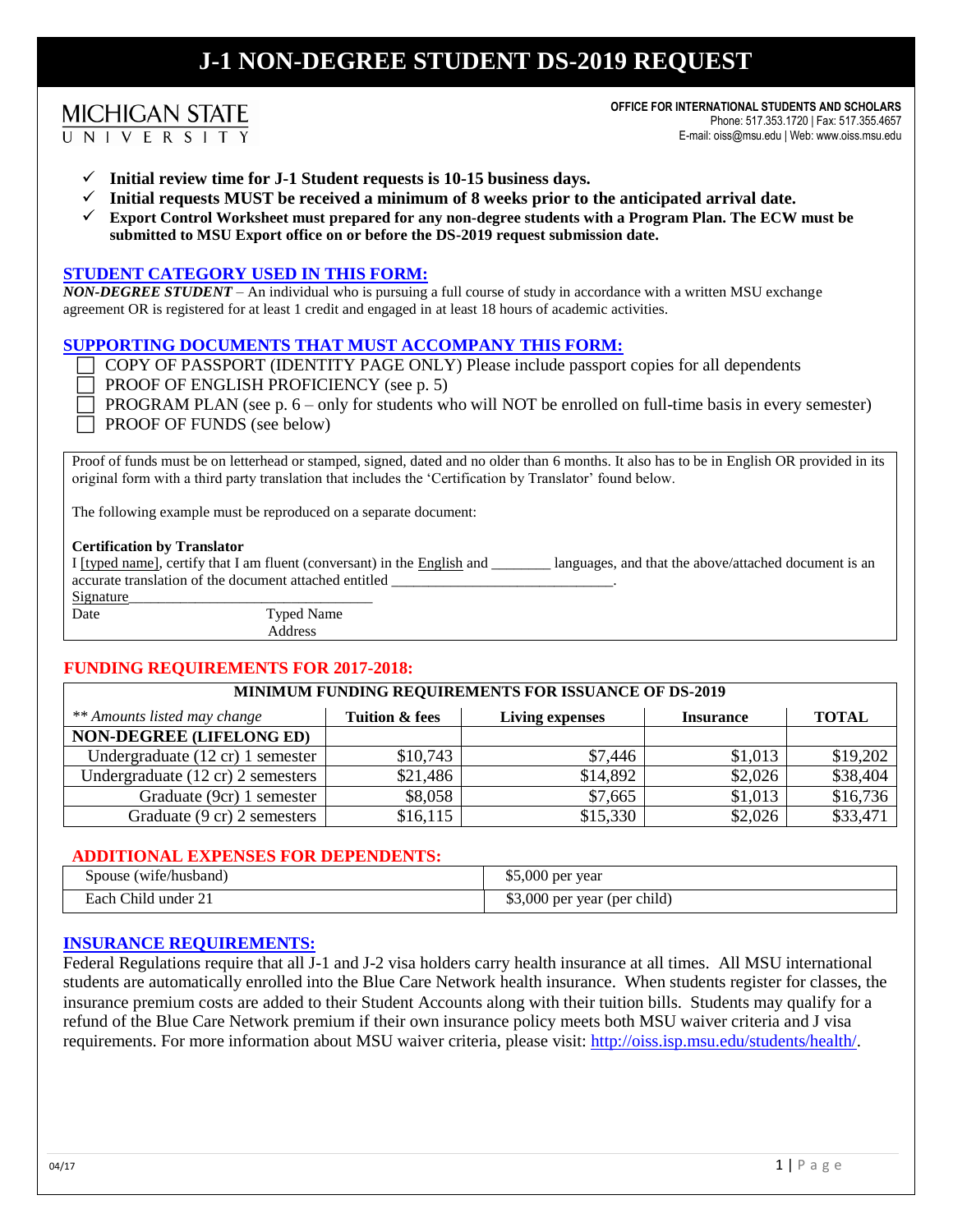| THIS SECTION TO BE COMPLETED BY THE STUDENT:<br><b>PURPOSE OF THIS FORM (check the appropriate box):</b><br><b>INITIAL REQUEST</b><br><b>TRANSFER TO MSU FROM A U.S. INSTITUTION</b> |                                     |                                        |  |  |
|--------------------------------------------------------------------------------------------------------------------------------------------------------------------------------------|-------------------------------------|----------------------------------------|--|--|
| Name of U.S. Institution Transferring From:                                                                                                                                          |                                     |                                        |  |  |
| Name must be exactly as it appears on the Passport                                                                                                                                   |                                     |                                        |  |  |
| Surname:<br>Given Name(s):                                                                                                                                                           |                                     |                                        |  |  |
| $PID$ #: A                                                                                                                                                                           |                                     |                                        |  |  |
| Female<br>$\Box$ Male                                                                                                                                                                | Date of Birth: $\frac{\sqrt{2}}{2}$ | (mm/dd/yyyy)                           |  |  |
| City of birth:                                                                                                                                                                       |                                     | Country of birth:                      |  |  |
| Country of Citizenship:                                                                                                                                                              |                                     | Country of legal permanent residence*: |  |  |
| Last position in home country: $\Box$ Student $\Box$ Employee                                                                                                                        |                                     |                                        |  |  |
| If student, specify:<br>Undergraduate<br>Graduate                                                                                                                                    |                                     |                                        |  |  |
| If employee, specify:<br>Job title:<br>Employer (name of organization):                                                                                                              |                                     |                                        |  |  |
| Marital Status: Single<br>Married<br>Children: $\Box$ Yes $\Box$<br>$\overline{\rm No}$                                                                                              |                                     |                                        |  |  |
| <b>Current Mailing Address:</b>                                                                                                                                                      |                                     | E-mail:                                |  |  |
|                                                                                                                                                                                      |                                     |                                        |  |  |
|                                                                                                                                                                                      |                                     |                                        |  |  |
|                                                                                                                                                                                      |                                     |                                        |  |  |

### **Family members who will accompany the student:**

### **SPOUSE:**

| Surname:                | Given Name $(s)$ :                     |
|-------------------------|----------------------------------------|
| Male<br>Female          | Date of Birth: $\frac{1}{2}$           |
| City of Birth:          | Country of Birth:                      |
| Country of Citizenship: | Country of Legal Permanent Residence*: |
| Email:                  |                                        |

### **CHILD #1:**

| Surname:                | Given Name $(s)$ :                     |
|-------------------------|----------------------------------------|
| Male<br>Female          | Date of Birth: $\frac{1}{2}$ /         |
| City of Birth:          | Country of Birth:                      |
| Country of Citizenship: | Country of Legal Permanent Residence*: |
| Email:                  |                                        |

**If you have more family members who will accompany you, please add their information on p. 3**

### **\*If country of Legal Permanent Residence is different from country of citizenship, please provide proof**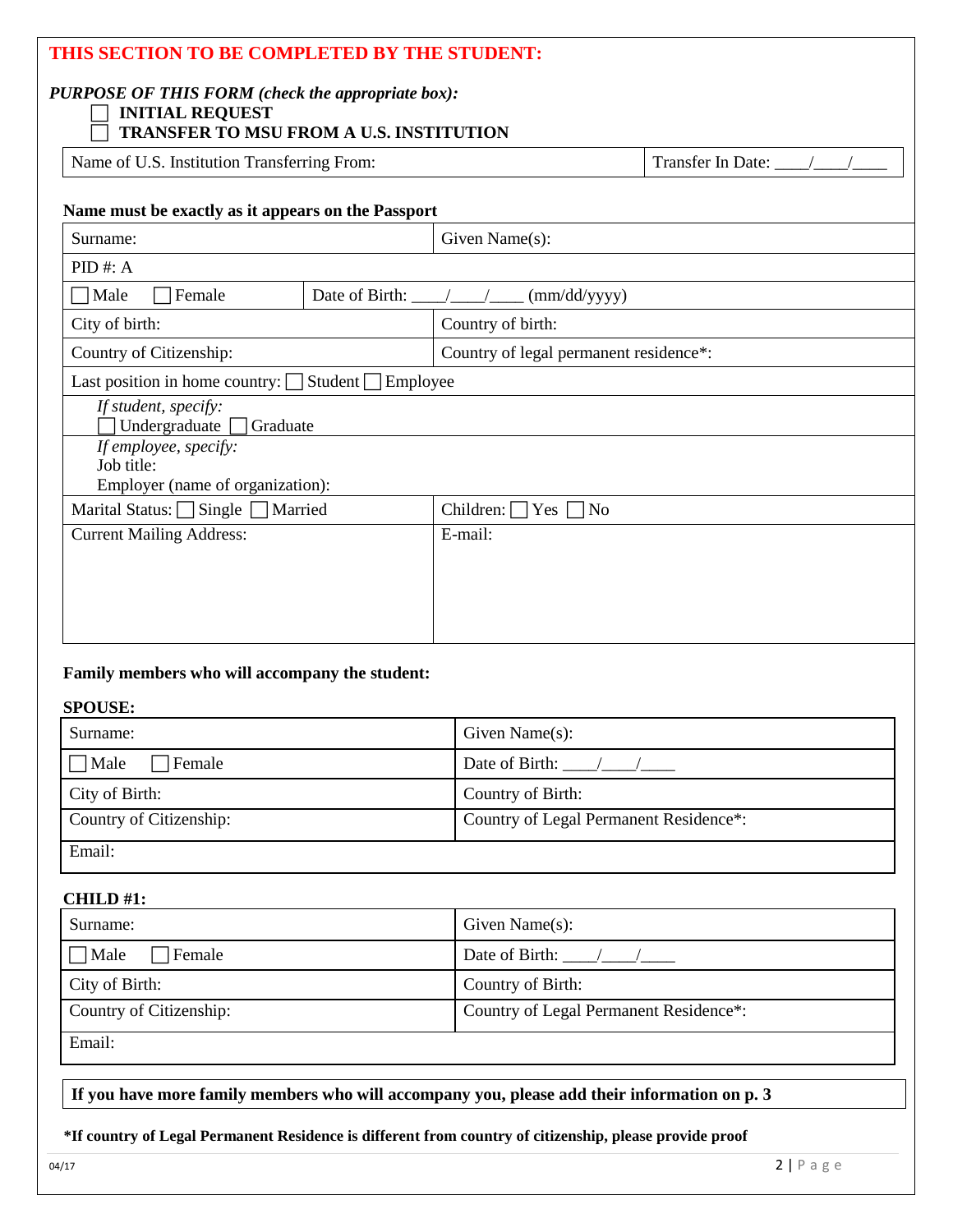### **ADDITIONAL DEPENDENT(S) INFORMATION:**

### **Family members who will accompany the visitor: CHILD #2:**

| Surname:                | Given Name $(s)$ :                     |
|-------------------------|----------------------------------------|
| $\Box$ Male<br>Female   | Date of Birth: $\frac{1}{2}$ /         |
| City of Birth:          | Country of Birth:                      |
| Country of Citizenship: | Country of Legal Permanent Residence*: |
| Email:                  |                                        |

### **CHILD #3:**

| Surname:                | Given Name $(s)$ :                     |
|-------------------------|----------------------------------------|
| $\Box$ Male<br>Female   | Date of Birth: $\frac{1}{2}$           |
| City of Birth:          | Country of Birth:                      |
| Country of Citizenship: | Country of Legal Permanent Residence*: |
| Email:                  |                                        |

### **CHILD #4:**

| Surname:                | Given Name $(s)$ :                     |
|-------------------------|----------------------------------------|
| $\Box$ Male<br>Female   | Date of Birth: $\frac{1}{2}$           |
| City of Birth:          | Country of Birth:                      |
| Country of Citizenship: | Country of Legal Permanent Residence*: |
| Email:                  |                                        |

### **CHILD #5:**

| Surname:                     | Given Name $(s)$ :                     |
|------------------------------|----------------------------------------|
| $\Box$ Male<br>$\Box$ Female | Date of Birth: $\frac{\sqrt{2}}{2}$    |
| City of Birth:               | Country of Birth:                      |
| Country of Citizenship:      | Country of Legal Permanent Residence*: |
| Email:                       |                                        |

### **CHILD #6:**

| Surname:                | Given Name $(s)$ :                     |
|-------------------------|----------------------------------------|
| $\Box$ Male<br>Female   | Date of Birth: $\frac{1}{2}$ /         |
| City of Birth:          | Country of Birth:                      |
| Country of Citizenship: | Country of Legal Permanent Residence*: |
| Email:                  |                                        |

*\*If country of Legal Permanent Residence is different from country of citizenship, please provide proof*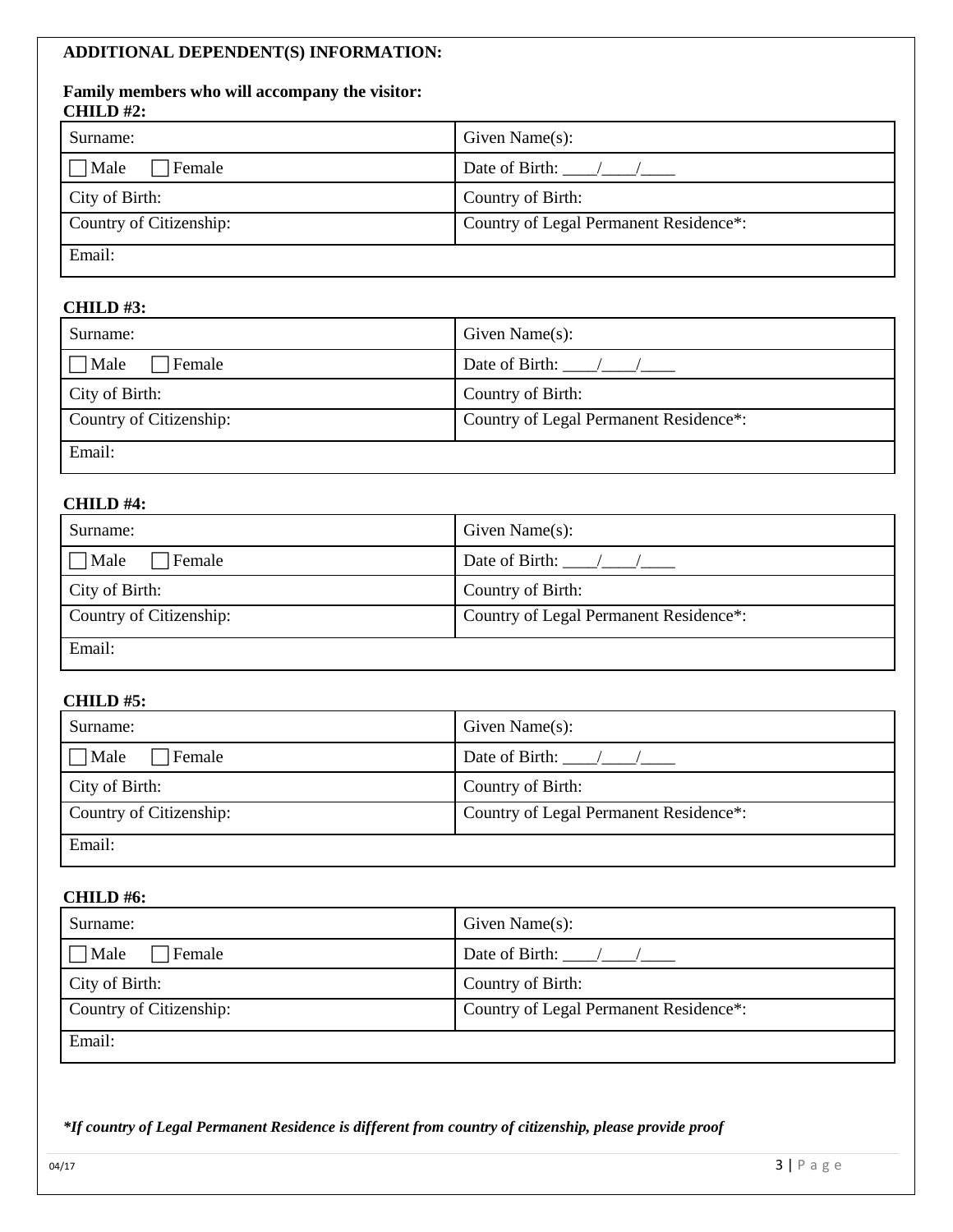| THIS SECTION TO BE COMPLETED BY THE HOST DEPARTMENT:                                                                                                                                                                    |                                             |                                                                                                          |
|-------------------------------------------------------------------------------------------------------------------------------------------------------------------------------------------------------------------------|---------------------------------------------|----------------------------------------------------------------------------------------------------------|
| <b>STUDENT'S INFORMATION:</b>                                                                                                                                                                                           |                                             |                                                                                                          |
| Surname:                                                                                                                                                                                                                | Given Name(s):                              |                                                                                                          |
| Date of Birth: $\frac{\ }{\ }$                                                                                                                                                                                          | $PID$ #: A                                  |                                                                                                          |
| Program Level (check the appropriate box): Non-Degree Undergraduate Non-Degree Graduate<br>Note: All non-degree students MUST be admitted to MSU as "Lifelong Education" students before the DS-2019 can be produced.   |                                             |                                                                                                          |
|                                                                                                                                                                                                                         |                                             |                                                                                                          |
| PERIOD COVERED BY THIS FORM:                                                                                                                                                                                            |                                             |                                                                                                          |
| Field of activity at MSU (Select the appropriate code at: http://tinyurl.com/cip2010):                                                                                                                                  |                                             |                                                                                                          |
|                                                                                                                                                                                                                         |                                             |                                                                                                          |
| Professor/Collaborator in department:<br>(Who will work with this student)                                                                                                                                              |                                             |                                                                                                          |
| Phone:                                                                                                                                                                                                                  | E-mail:                                     |                                                                                                          |
| **Location of activity & address:                                                                                                                                                                                       |                                             |                                                                                                          |
| ** Address Line 1:                                                                                                                                                                                                      |                                             |                                                                                                          |
| ** Address Line 2:                                                                                                                                                                                                      |                                             |                                                                                                          |
| **City:                                                                                                                                                                                                                 | **State:                                    | **Zip Code:                                                                                              |
| ** Exact location where student will be working/studying                                                                                                                                                                |                                             |                                                                                                          |
| SOURCE OF FUNDING FOR THE DURATION OF REQESTED VISIT:                                                                                                                                                                   |                                             |                                                                                                          |
| <b>MSU Department Funds: \$</b><br>Health insurance provided by Department? T Yes<br><b>Student's Government Funds: \$</b><br><b>Other Funds: \$</b><br>□<br>Source of other funds:<br><b>Personal/Family Funds: \$</b> | No                                          |                                                                                                          |
|                                                                                                                                                                                                                         |                                             |                                                                                                          |
| of signature, the department Head/Dean/Chairperson/Director must send OISS an email giving approval.                                                                                                                    |                                             | The department Head/Dean/Chairperson/Director must approve this host arrangement and sign below. In lieu |
| Signature:                                                                                                                                                                                                              | Person to contact when DS-2019<br>is ready: | Please submit this request to OISS in a<br>manila envelope, with the label of "J-1"                      |
| <b>Typed Name:</b>                                                                                                                                                                                                      | Name:                                       | <b>Request</b> " OR by email to<br>jvisas@msu.edu.                                                       |
| <b>Title:</b>                                                                                                                                                                                                           |                                             |                                                                                                          |
|                                                                                                                                                                                                                         | E-mail:                                     | Office for International Students &<br>Scholars                                                          |
| Department:                                                                                                                                                                                                             |                                             | <b>International Center</b>                                                                              |
|                                                                                                                                                                                                                         |                                             | 427 N. Shaw Lane $-$ Room 105                                                                            |
| Dept. Address:                                                                                                                                                                                                          |                                             | East Lansing, MI 48824                                                                                   |
|                                                                                                                                                                                                                         | <b>Phone:</b>                               |                                                                                                          |
| <b>Phone:</b>                                                                                                                                                                                                           |                                             | If you have additional questions about<br>this process please email:<br>jvisas@msu.edu.                  |
| Date: $\frac{1}{\sqrt{1-\frac{1}{2}}}\frac{1}{\sqrt{1-\frac{1}{2}}}}$                                                                                                                                                   |                                             |                                                                                                          |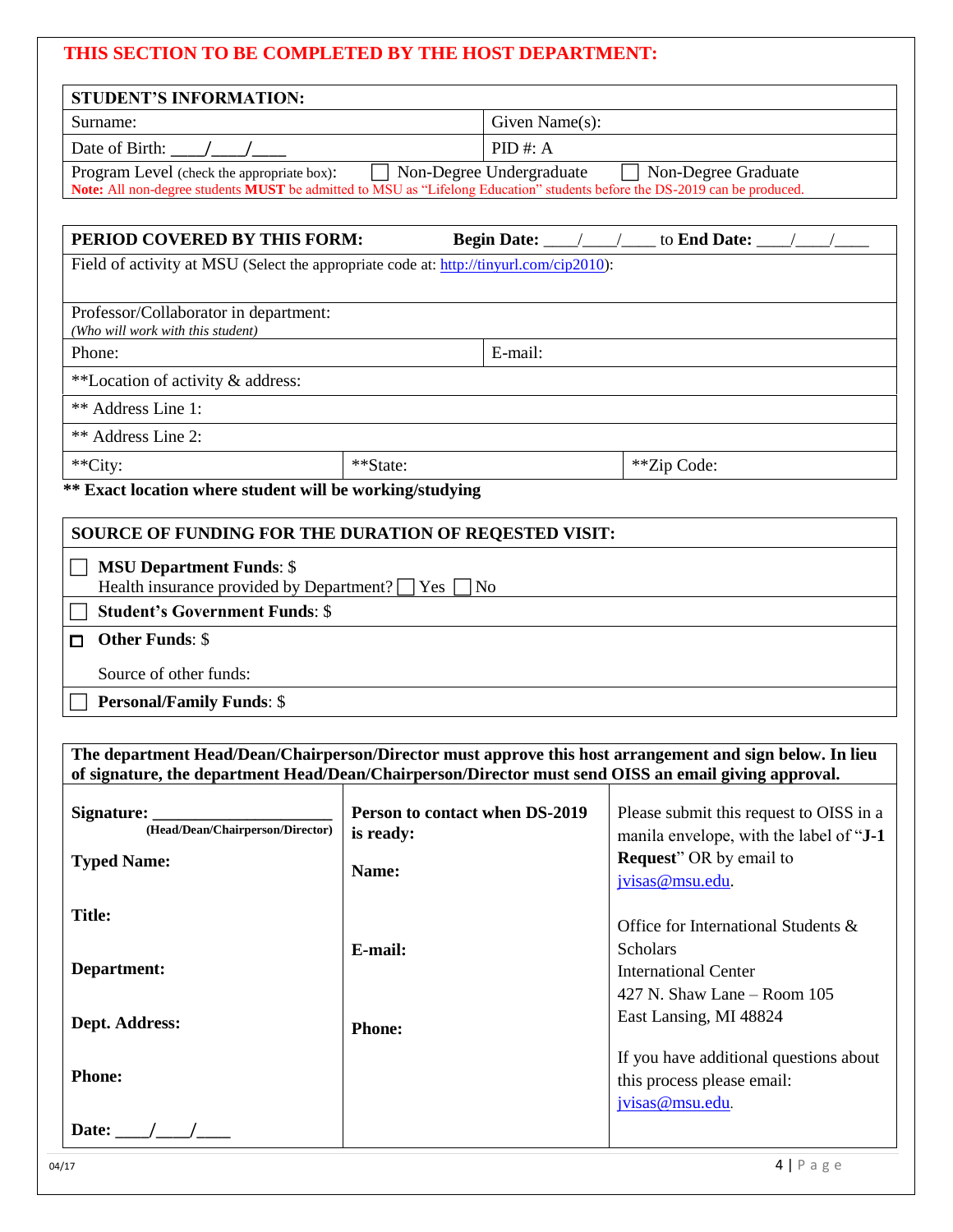## **Required Confirmations for J-1 Exchange Visitor's English Proficiency**

Federal visa regulations require that the program sponsor (MSU) obtains confirmation that the J-1 Exchange Visitor possesses sufficient proficiency in the English language, as determined by an objective measurement of English language proficiency, successfully to participate in his or her program and to function on a day-to-day basis. OISS is responsible for documenting this requirement.

J-1 Exchange Visitor (EV) categories at MSU: Research Scholar, Professor, Short-Term Scholar, Student-Intern, Student Non-Degree, Student Bachelors, Student Masters, Student Doctorate

Exchange Visitor's Information:

**LAST NAME:** 

**FIRST NAME:** 

**BIRTHDATE:** 

The host department has confirmed the prospective Exchange Visitor's English proficiency through the following means (check the appropriate box):

 $\Box$  The EV has taken a recognized English test and meets the minimum standard for MSU provisional admission listed here: http://www.admissions.msu.edu/admission/international\_requirements.asp (Documentation of test score must accompany this application.)

 $\Box$  The EV has undertaken and passed an English language curriculum. (Letter from academic institution or English language school must accompany this application.)

 $\Box$  The department has conducted an interview in-person or by videoconferencing (Skype), or by telephone if videoconferencing is not a viable option and determined that the EV is adequately proficient in the English language.

Interview conducted by:

Name:

Title:

Date of interview:

Form of interview (in-person, Skype, telephone, etc.):

Interviewer statement:

I believe this person's English ability is enough to successfully participate in his/her program.

\_\_\_\_\_\_\_\_\_\_\_\_\_\_\_\_\_\_\_\_\_\_\_\_\_\_\_\_\_\_\_\_\_\_\_\_\_\_\_\_ \_\_\_\_\_\_\_\_\_\_\_\_\_\_\_\_\_\_\_\_\_\_

Signature of Interviewer Date